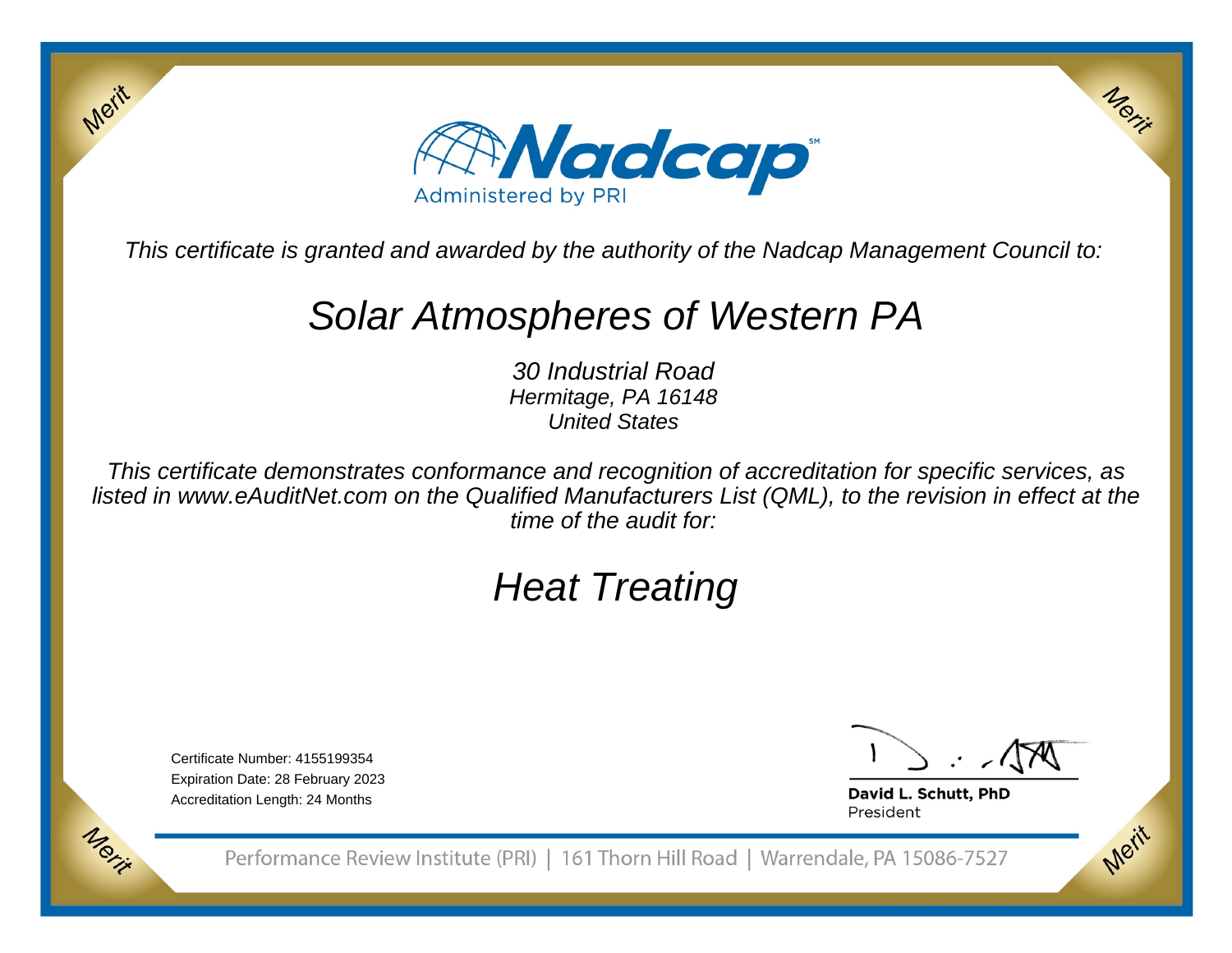

#### **SCOPE OF ACCREDITATION**

#### **Heat Treating**

#### **Solar Atmospheres of Western PA** 30 Industrial Road Hermitage, PA 16148

This certificate expiration is updated based on periodic audits. The current expiration date and scope of accreditation are listed at: www.eAuditNet.com - Online QML (Qualified Manufacturer Listing).

In recognition of the successful completion of the PRI evaluation process, accreditation is granted to this facility to perform the following:

### **AC7101/3 Rev D - Nadcap Audit Criteria for Materials Testing Laboratories – Mechanical Testing (to be used on audits on/after 4 December 2016) \*\*\*If the Auditee holds any MTL accreditation, then this checklist must be done as part of an MTL audit.**

(A) Room Temperature Tensile – Check any applicable boxes

**AC7101/4 Rev F - Nadcap Audit Criteria for Materials Testing Laboratories-Metallography & Microindentation Hardness (to be used on audits on/after 14 August 2016)\*\*\* If the Auditee holds any MTL accreditation, then this checklist must be done as part of an MTL audit**

(L0) Metallography Evaluation

- Industry Spec Other L0
- (L1) Microindentation (Interior)
	- Industry Spec Other L1
- (L10) Near Surface Examinations Carburization/Decarburization
- (L11) Grain Size
- (L5) Near Surface Examinations Microindentation (Surface Case Depth) Industry Spec – Other L5
- (L5X) Near Surface Examinations Microindentation (Surface) (Chord Method ARP1820)
- (L7) Near Surface Examinations IGA, IGO
- (L8) Near Surface Examinations Alpha Case: Wrought Titanium

#### **AC7102 Rev J - Nadcap Audit Criteria for Heat Treating Baseline (AC7102/S and AC7102/8 must also be selected) (to be used on audits on/after 3 December 2017)**

Brazing – AC7102/1 must also be selected

Nickel and Cobalt Alloys – Industry Specs – Check any applicable boxes

Nickel and Cobalt Alloys– Customer Specs

Stainless Steels, Austenitic – Industry Specs – Check any applicable boxes

Industry Spec – Other

Stainless Steels, Austenitic– Customer Specs

Stainless Steels, Martensitic – Customer Specs

t-frm-0004 29-May-20